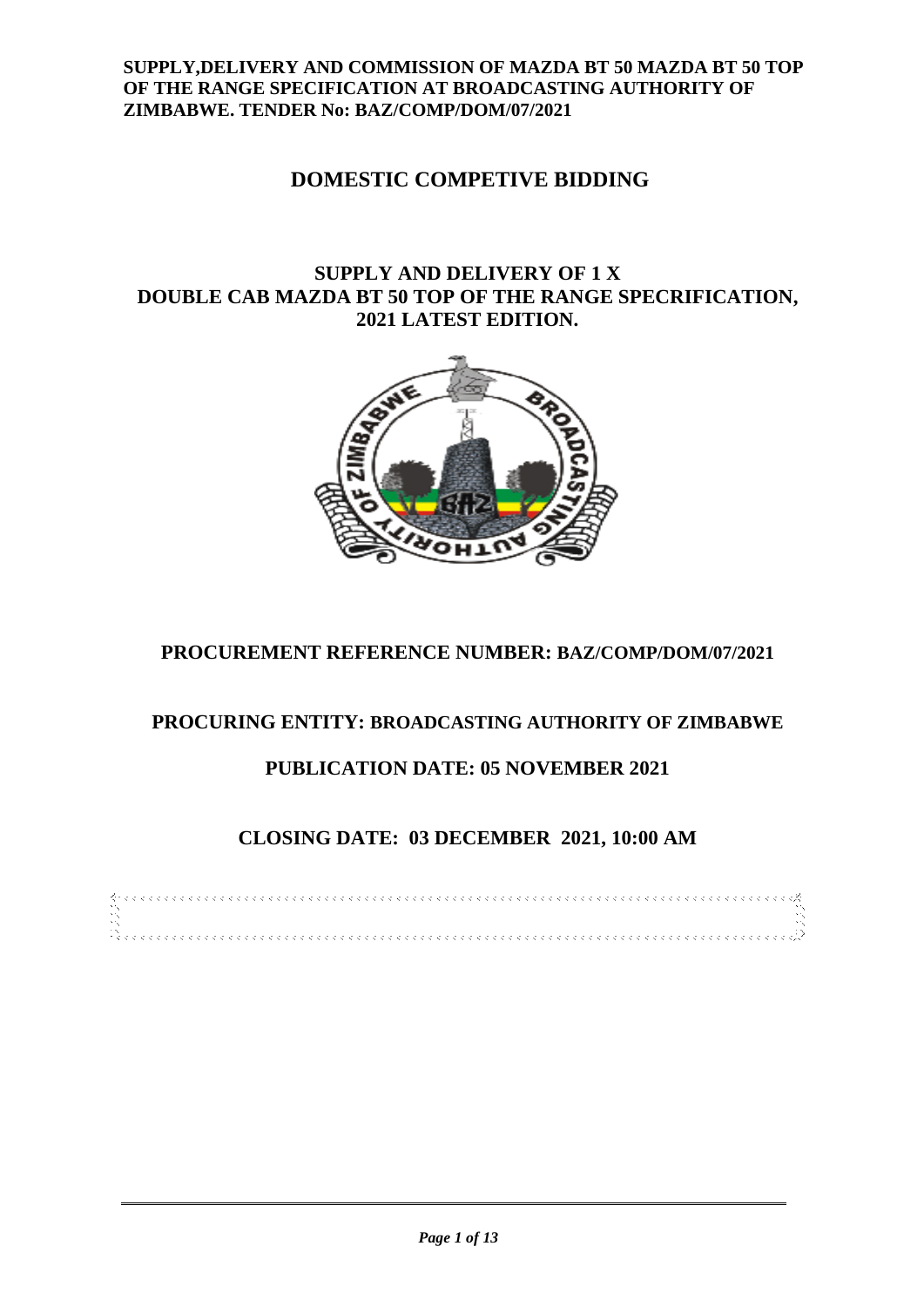## **SUPPLY,DELIVERY AND COMMISSION OF MAZDA BT 50 MAZDA BT 50 TOP OF THE RANGE SPECIFICATION AT BROADCASTING AUTHORITY OF ZIMBABWE. TENDER No: BAZ/COMP/DOM/07/2021**

# **Table of Contents**

**Part 1: Bidding Procedures**

**Part 2: Statement of Requirements**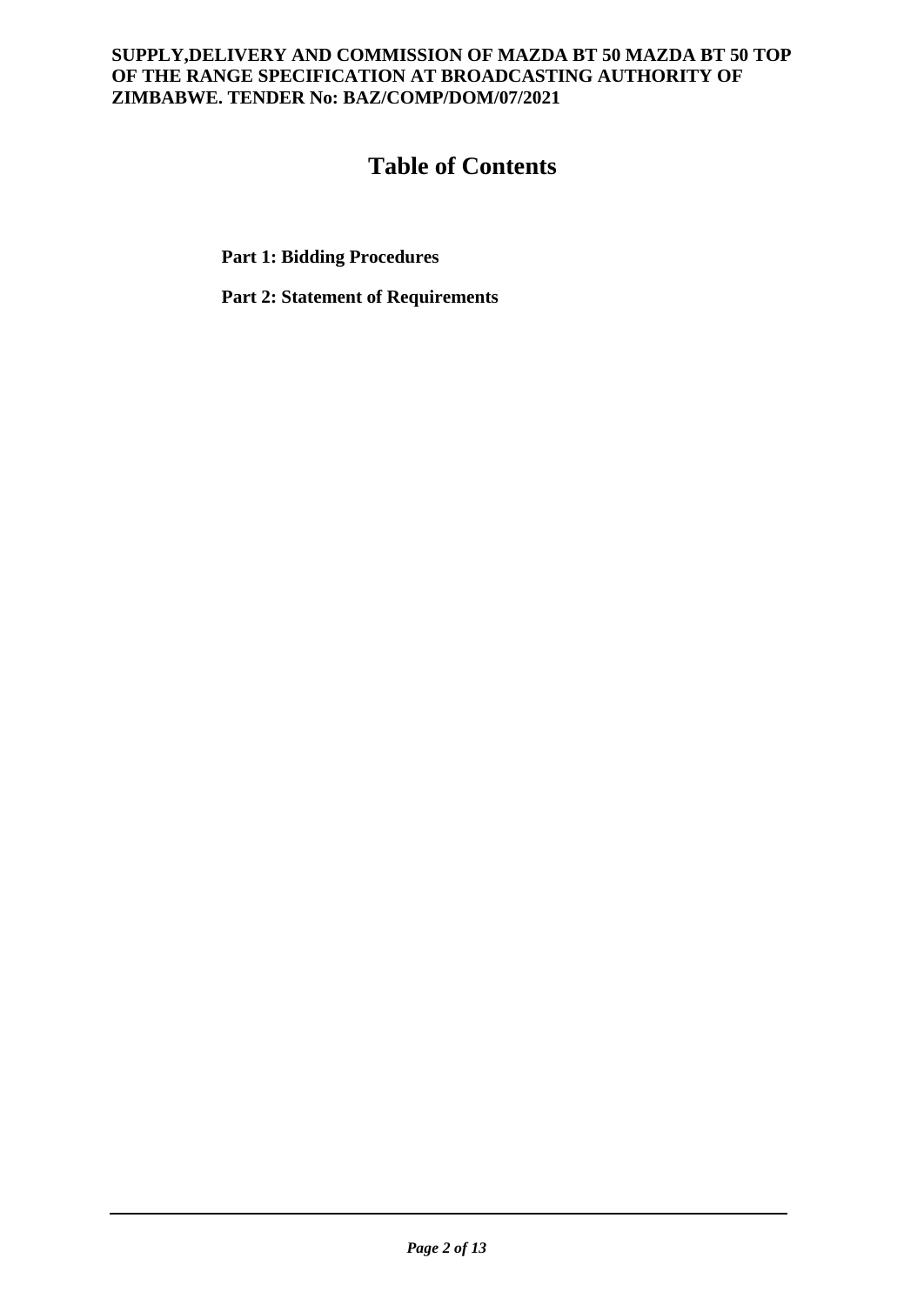# **SUPPLY,DELIVERY AND COMMISSION OF MAZDA BT 50 AT BROADCASTING AUTHORITY OF ZIMBABWE. TENDER No: BAZ/COMP/DOM/07/2021**

**PART 1 BIDDING PROCEDURES**

# **PART 1: BIDDING PROCEDURES**

### **References:**

References to the Act are to the Public Procurement and Disposal of Public Assets Act [*Chapter22:23*] and references to the Regulations are to the Public Procurement and Disposal of Public Assets (General) Regulations (Statutory Instrument No. 5 of 2018). The terms and requirements in the Act and Regulations govern the submission of Bids and should be read by all Bidders.

### **Procurement Reference Number: BAZ/COMP/DOM/07/2021**

### **Preparation of Bids**

You are requested to bid for the supply of the goods specified in the Statement of Requirements below, by completing and returning the following documentation:

- 1. the Bid Submission Sheet in this Part;
- 2. the Statement of Requirements in Part 2;
- 3. a copy of every document necessary to demonstrate eligibility in terms of section 28 (1) of the Regulations;
- 4. Supplier Registration number showing that you are registered with the Procurement Regulatory Authority of Zimbabwe in the supply of new equipment category.

You are advised to carefully read the complete Bidding Document, as well as the General Conditions of Contract which are available on the Authority's website, before preparing your Bid. Part 3: Contract is provided not for completion at this stage but to enable Bidders to note the Contract terms they will enter into if their Bid is successful.

The standard forms in this document may be retyped for completion but the Bidder is responsible for their accurate reproduction. **All pages** of the Bid must be clearly marked with the Procurement Reference Number above and the **Bidder's name and any reference number**.

### **Number of bids allowed**

No Bidder may submit more than one bid, either individually or as a joint venture partner in another Bid, except as a subcontractor. Where the procurement is divided into lots and packages, only one Bid can be submitted. A conflict of interest will be deemed to arise if bids are received from more than one Bidder owned, directly or indirectly, by the same person.

### **Clarification**

Clarification of the bidding document may be requested **in writing** by any Bidder before 18 NOVEMBER 2021 and should be sent to :

The Accounting Officer 27 Boscobel West Highlands P.O. Box CY 496 Causeway Harare Tel: 263-242-443465/6/7 Email: [procurement@baz.co.zw](mailto:procurement@baz.co.zw) OR [solomon@baz.co.zw](mailto:solomon@baz.co.zw) OR matthias@baz.co.zw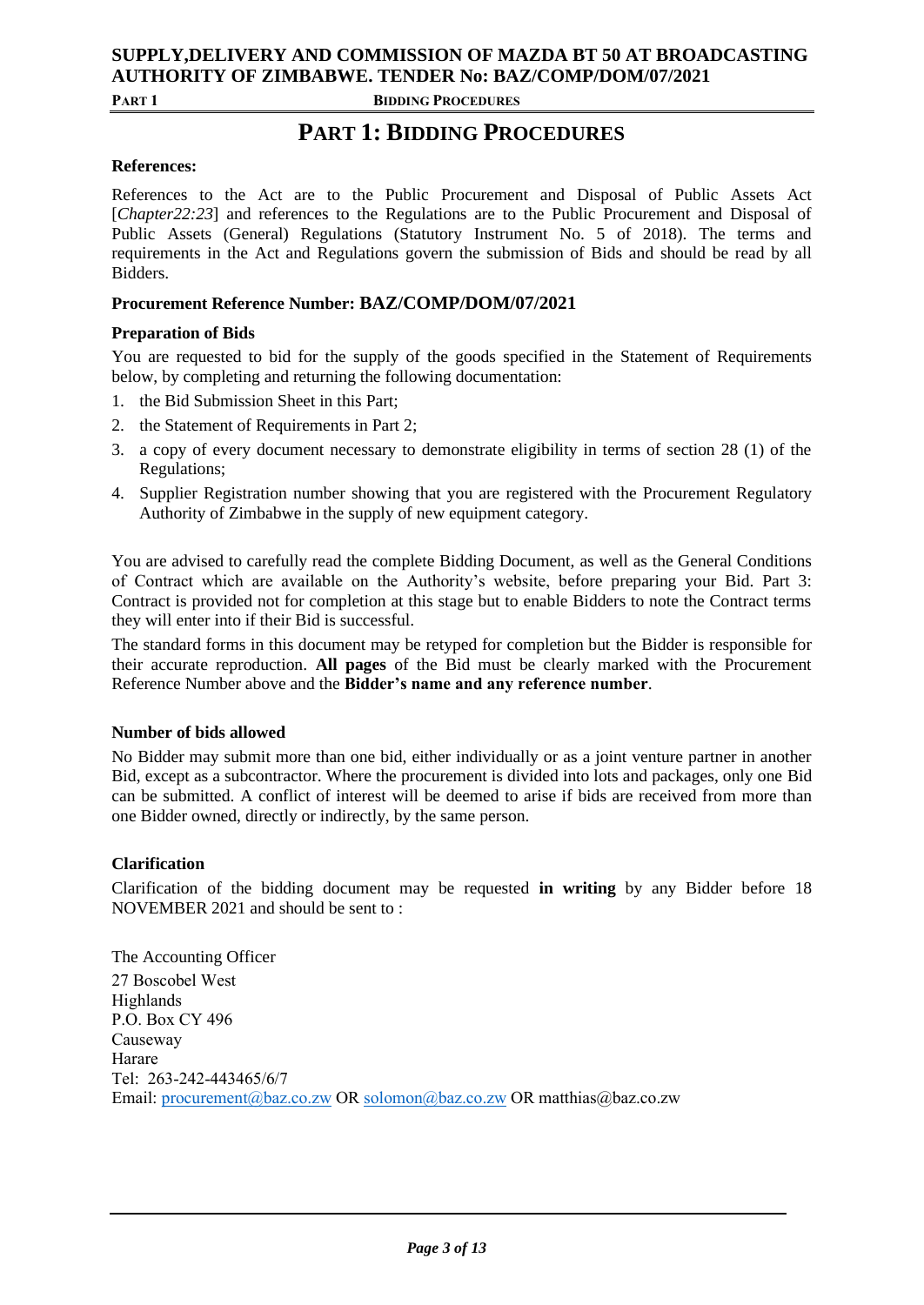### **SUPPLY,DELIVERY AND COMMISSION OF MAZDA BT 50 AT BROADCASTING AUTHORITY OF ZIMBABWE. TENDER No: BAZ/COMP/DOM/07/2021 PART 1 BIDDING PROCEDURES**

**Validity of Bids**

The minimum period for which the Bidder's bid must remain valid is **valid is 60 days** from the deadline for the submission of bids.

### **Submission of Bids**

Bids must be submitted in writing **in a sealed envelope** to the address below, not later than the date and time of the deadline below. It is the Bidders' responsibility to ensure that they receive a receipt confirming submission of their bid that has correct details of the Bidder and the number of the Bid.

The Bidder must mark the envelope with the **Bidder's name and address** and the Procurement Reference Number.

*The Bidder must prepare one original copy of documents comprising the Bid and clearly mark it "ORIGINAL." In addition, bidder must submit two copies of the Bid, which must be clearly marked "COPY 1 and COPY 2." In the event of any discrepancy between the original and the copies, the original will prevail*.

Late bids will be rejected. The Procuring Entity reserves the right to extend the bid submission deadline but will notify all potential bidders who have collected the bidding documents of the amended bid submission deadline.

| Date of deadline:          | 03 December 2021, 10: 00 AM               |
|----------------------------|-------------------------------------------|
| <b>Submission address:</b> | 27 Boscobel Drive West, Highlands, Harare |

Means of acceptance: Sealed bids marked with the tender number and closing date and time to be deposited in the Tender Box at the Broadcasting Authority of Zimbabwe reception. To the attention of **Accounting Officer, Broadcasting Authority of Zimbabwe, 27 Boscobel West drive, Highlands ,Harare.**

### **Bid opening**

1 (one) Bidder representative may witness the opening of bids, which will take place at the submission address immediately following the deadline.

### **Withdrawal, amendment or modification of Bids**

A Bidder may withdraw, substitute, or modify its Bid after it has been submitted by sending a written notice, duly signed by an authorized representative. However, no Bid may be withdrawn, substituted, or modified in the interval between the deadline for submission of Bids and the expiration of the period of Bid validity specified by the Bidder or any extension of that period.

### **Delivery Requirements**

The delivery period required (from the date of contract signing) and the final destination for delivery are as indicated in the Delivery Schedule in Part 2.

#### **Bid Prices and Discounts**

The prices and discounts quoted by the Bidder in the Bid Submission Form and in the Price Schedules must conform to the requirements specified below.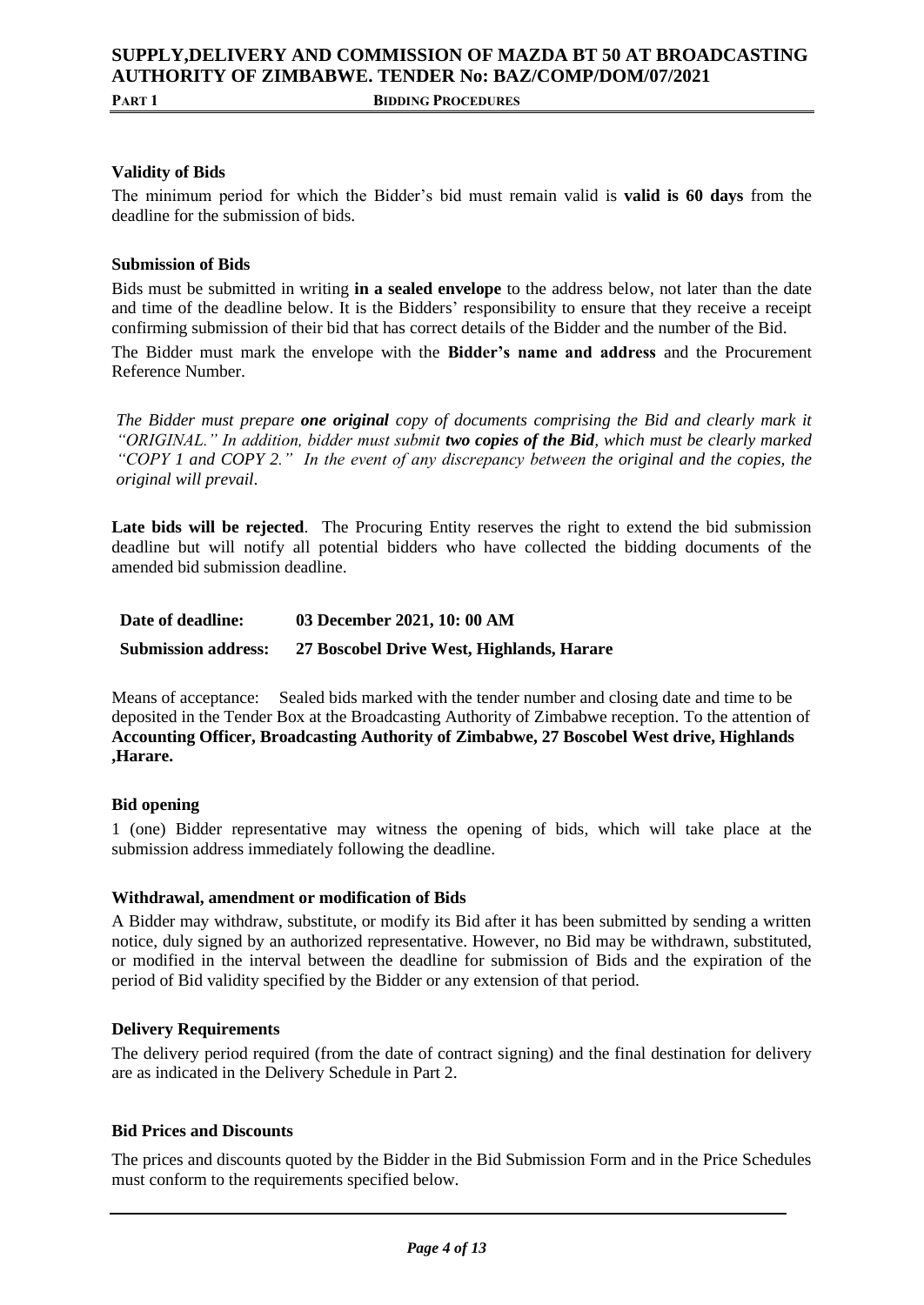### **SUPPLY,DELIVERY AND COMMISSION OF MAZDA BT 50 AT BROADCASTING AUTHORITY OF ZIMBABWE. TENDER No: BAZ/COMP/DOM/07/2021 PART 1 BIDDING PROCEDURES**

Prices must be quoted as specified in the Price Schedule included in Part 2 Statement of Requirements. In quoting prices, the Bidder is free to use transportation through carriers registered in any eligible country and similarly may obtain insurance services from any eligible country. Prices quoted must include the following costs and components:

- (a) For Goods
	- (i) the price of the Goods and the cost of delivery to the final destination, including the relevant INCOTERM, as stated in the Delivery Schedule;
	- (ii) the custom duties to be paid on the Goods on entry in Zimbabwe, if not already included;
	- (iii) Any other applicable import taxes;
	- (iv) any sales and other taxes due within Zimbabwe which will be payable on the Goods, if not already included;
	- (v) any rebate or mark-up of the local agent or representative.
- (b) for Related Services, (other than inland transportation and other services required to convey the Goods to their final destination), whenever such Related Services are specified in the Schedule of Requirements: the price of each item comprising the Related Services (inclusive of any applicable taxes).

### **Bid Security**

The Bidder must include:

A "Bid-Securing Declaration" using the form included in Part 2. Any bid not accompanied by a Bid Securing Declaration, where this is a requirement of bidding, will be rejected by the Procuring Entity as non-compliance.

The Bid- Securing Declaration of a Joint Venture (JV) must be in the name of the JV that submits the Bid. If the JV has not been legally constituted at the time of bidding, the Bid-Securing Declaration must be in the names of all intended partners.

### **Evaluation of Bids**

Bids will be evaluated using the following methodology:

- 1. Preliminary examination to confirm that all documents required have been provided, to confirm the eligibility of Bidders in terms of section 28 (1) of the Regulations and to confirm that the Bid is administratively compliant in terms of section 28 (2) of the Regulations.
- 2. Technical evaluation to determine substantial responsiveness to the specifications in the Statement of Requirements;
- 3. Financial evaluation and comparison to determine the evaluated price of bids and to determine the lowest evaluated bid.
- 4. Bids failing any stage will be eliminated and not considered in subsequent stages.
- 5. **Review by the Special Procurement Oversight Committee**

This is tender is not subject for review by the Special Procurement Oversight Committee

6. At least three identical copies of the bid document are required and where the copies are not identical, the contents of the bid marked original will alone be considered.

## **Evaluation criteria**

The Procuring Entity's evaluation of a Bid will take into account, in addition to the Bid Price, the following criteria and methodologies.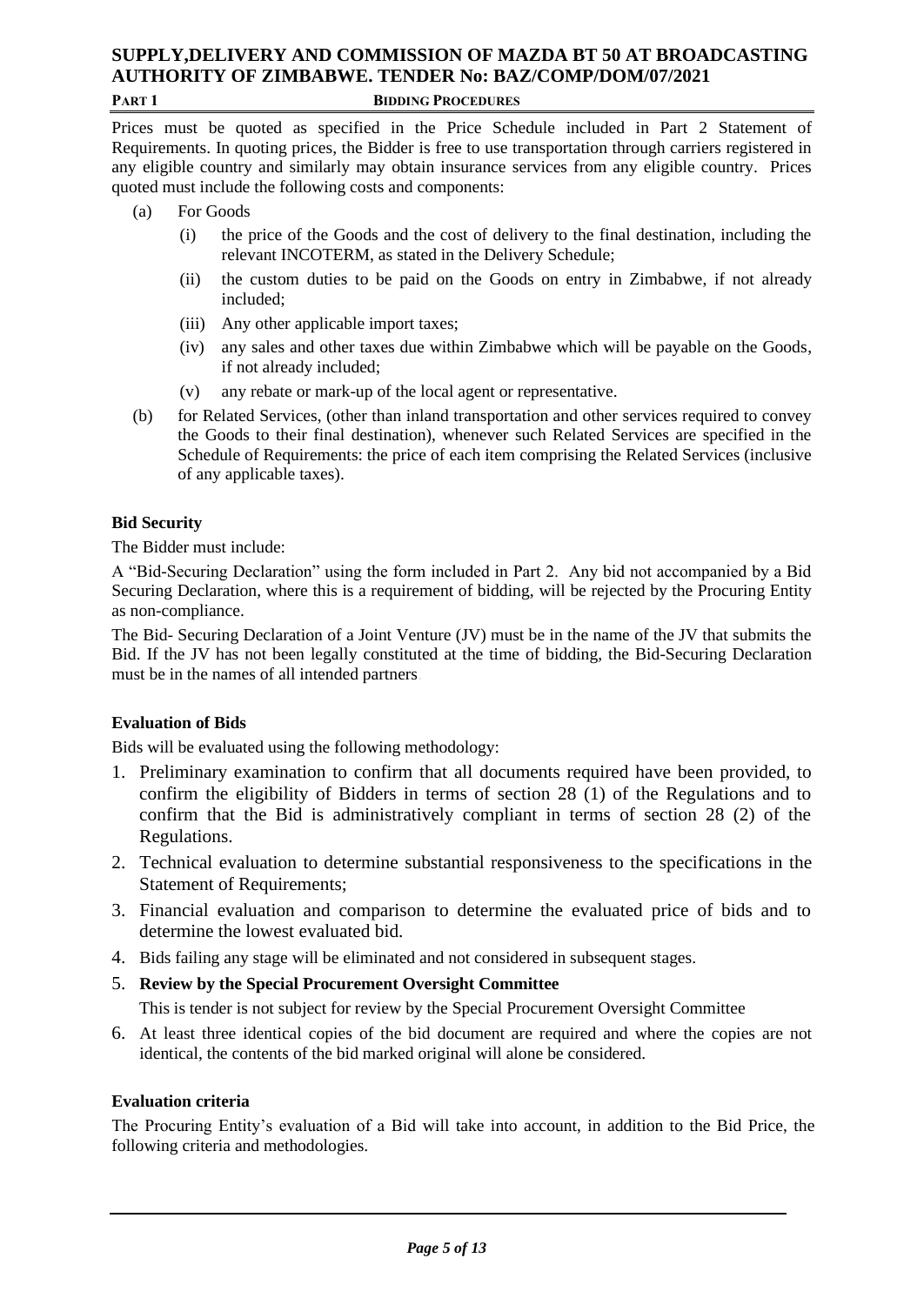# **SUPPLY,DELIVERY AND COMMISSION OF MAZDA BT 50 AT BROADCASTING AUTHORITY OF ZIMBABWE. TENDER No: BAZ/COMP/DOM/07/2021**

#### **PART 1 BIDDING PROCEDURES**

- (a) **Delivery schedule**: The specified Goods are required to be delivered by the date indicated in the Delivery Schedule in Part 2.
- (b) **Deviation in payment schedule**: The payment schedule is stated in the Special Conditions of Contract (SCC) in Part 3. A Bidder may propose a favourable deviation from the schedule and if the deviation is considered acceptable to the Procuring Entity, no credit will be given for this on the bids evaluation.

## **Eligibility and Qualification Criteria**

Bidders are required to meet the criteria in section 28 of the Act to be eligible to participate in public procurement and to be qualified for the proposed contract. They must therefore provide any available documentation and certify their eligibility in the Bid Submission Sheet. To be eligible, Bidders must;

## **ATTACH THE FOLLOWING MANDATORY DOCUMENTS:**

- 1. Copy of Company profile
- 2. Copy of Vat Registration certificate
- 3. Copy of CR 14 (List of Directors) .
- 4. Copy of Certificate of Incorporation .
- 5. Copy of Current tax clearance if it is a Zimbabwean company
- 6. Copy of Valid NSSA Registration or receipt for Zimbabwean Companies.
- 7. Supplier Registration number certificate that you are registered with the Procurement Regulatory Authority of Zimbabwe in the category of new light motor vehicle—(Goods Category G/N/003) .
- 8. State payment terms ,the Authority only accept cash on delivery.
- 9. Signed bid declaration form stating you are not solvent, conflicted and debarred from participating in tendering process in Zimbabwe
- 10. Attach copy of manufacturer dealership or principal or a letter of undertaking if you the original equipment manufacture
- 11. Your bid validity should be at least 60 days from date of tender submission ( you must indicate this in your bid)
- 12. Your price should be Delivery Duty Paid, 27 Boscobel West drive, Highlands, Harare.
- 13. At least three (3) references of similar contracts where you have successfully delivered.
- 14. State delivery period of which BAZ considers motor vehicle which is ex-stock or delivery should be at most 5 working days after contract singing.

### **Origin of Goods**

All goods and related services must have as their country of origin an eligible country, as specified in the Special Conditions of Contract.

### **Technical Criteria**

The Technical Specifications Sheet details the minimum specification of the goods required. The goods offered must meet this specification, but no credit will be given for exceeding the specification.

### **Currency**

Bids should be priced in United States Dollars only paid using Nostro Account.

### **Award of Contract**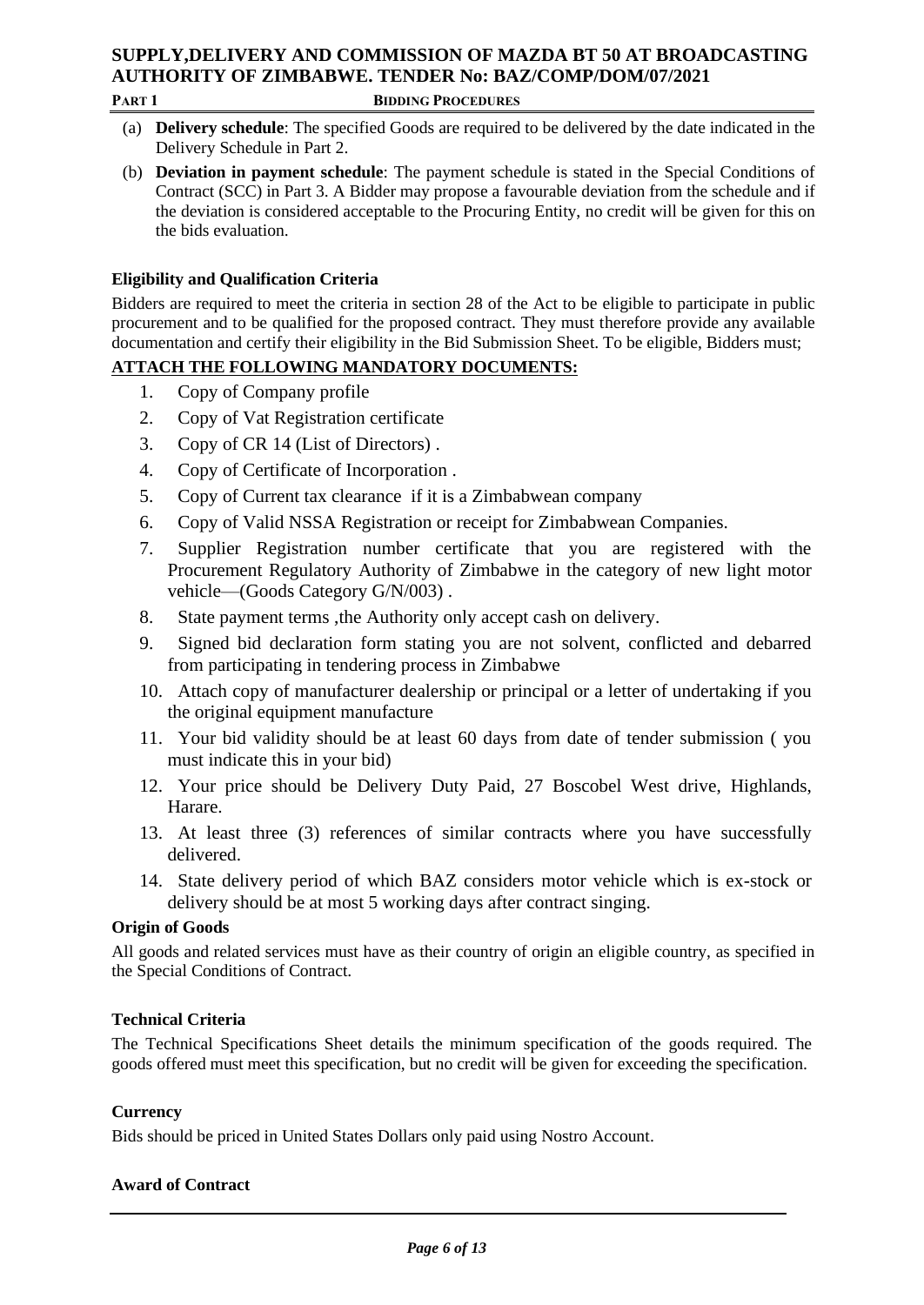### **SUPPLY,DELIVERY AND COMMISSION OF MAZDA BT 50 AT BROADCASTING AUTHORITY OF ZIMBABWE. TENDER No: BAZ/COMP/DOM/07/2021 PART 1 BIDDING PROCEDURES**

The lowest evaluated bid, after application of any additional evaluation criteria, including any margin of preference, which is substantially responsive to the requirements of this bidding document will be recommended for award of contract. The proposed award of contract will be by issue of a Notification of Contract Award in terms of section 55 of the Act which will be effective until signature of the contract documents in accordance with Part 3: Contract. Unsuccessful Bidders will receive the Notification of Contract Award and, if they consider they have suffered prejudice from the process, they may within 14 days of receiving this Notification, submit to the Procuring Entity a Challenge in terms of section 73 of the Act, subject to payment of the applicable fee set out in section 44 of and the Third Schedule to the Public Procurement and Disposal of Public Assets (General) (Amendment) Regulations, 2020 (No. 2).

## **Right to Reject**

The Procuring Entity reserves the right to accept or reject any Bids or to cancel the procurement process and reject all Bids at any time prior to contract award.

### **Corrupt Practices**

The Government of Zimbabwe requires that Procuring Entities, as well as Bidders and Contractors, observe the highest standard of ethics during the procurement and execution of contracts. In pursuit of this policy:

- **1. the Procuring Entity will reject a recommendation for award if it determines that the Bidder recommended for award has, directly or through an agent, engaged in corrupt, fraudulent, collusive or coercive practices in competing for the Contract or been declared ineligible to be awarded a procurement contract under section 99 of the Act;**
- **2. the Authority may under section 72 (6) of the Act impose the sanctions under section 74 (1) of the Regulations; and**
- **3. any conflict of interest on the part of the Bidder must be declared.**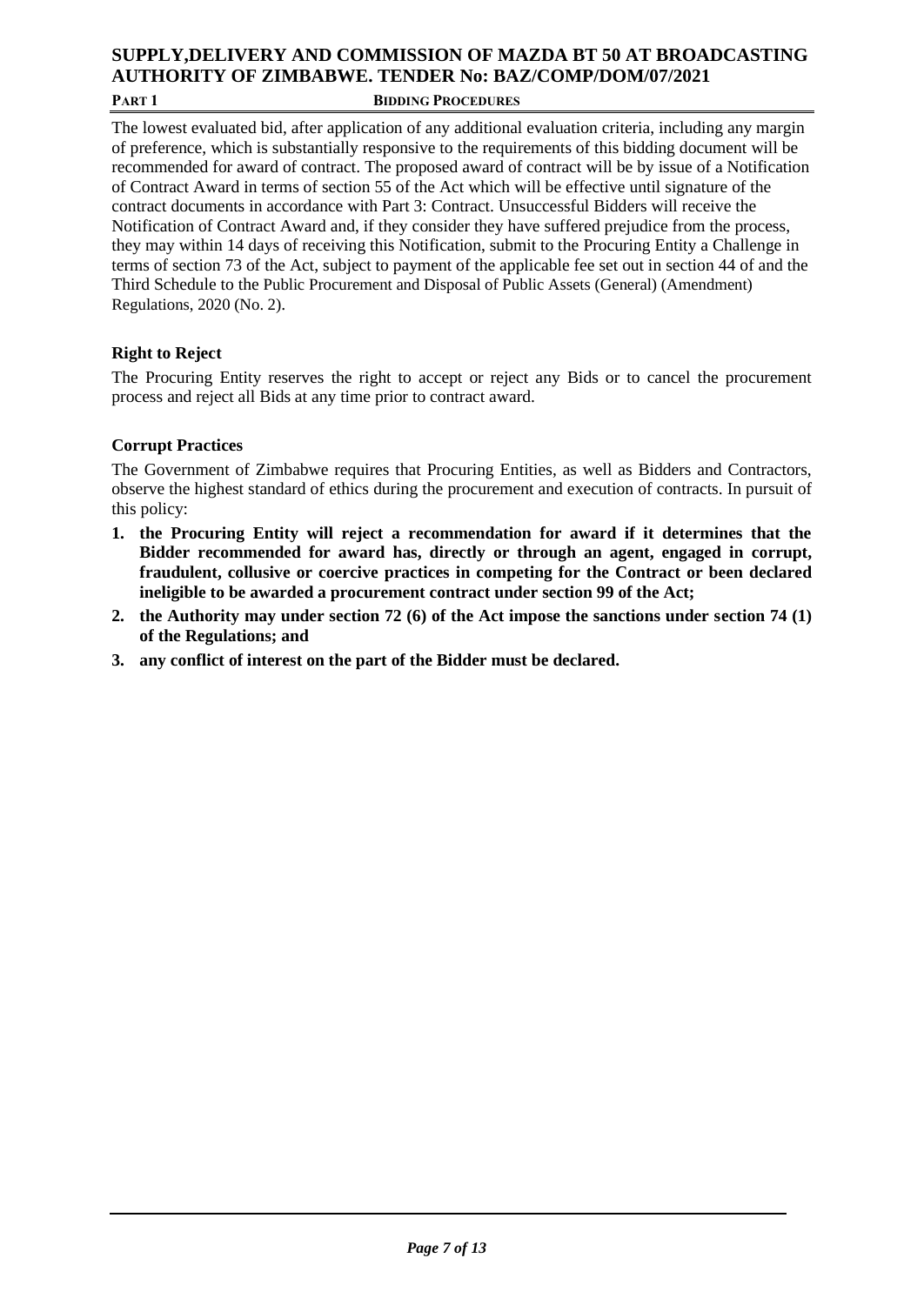### **SUPPLY,DELIVERY AND COMMISSION OF MAZDA BT 50 AT BROADCASTING AUTHORITY OF ZIMBABWE. TENDER No: BAZ/COMP/DOM/07/2021**

**PART 1 BIDDING PROCEDURES**

# **Bid Submission Sheet**

*{Note to Bidders: Complete this form with all the requested details and submit it as the first page of your Bid. Attach the completed Statement of Requirements and any other documents requested in Part 1. Ensure that your Bid is authorised in the signature block below. A signature and authorisation on this form will confirm that the terms and conditions of this Bid prevail over any attachments. If your Bid is not authorised, it must be rejected. If the Bidder is a Joint Venture (JV), the Bid must be signed by an authorized representative of the JV on behalf of the JV, and so as to be legally binding on all the members as evidenced by a power of attorney signed by their legally authorized representatives.* 

*Bidders must mark as "CONFIDENTIAL" information in their Bids which is confidential to their business. This may include proprietary information, trade secrets or commercial or financially sensitive information}.* 

| <b>Procurement Reference Number:</b>                                                                                      |  |
|---------------------------------------------------------------------------------------------------------------------------|--|
| BAZ/COMP/DOM/07/2021                                                                                                      |  |
| Subject of Procurement: Supply and Delivery of<br>Mazda BT 50 double cab, Top of the range<br>specification, 2021 edition |  |
| Name of Bidder:                                                                                                           |  |
| Bidder's Reference Number:                                                                                                |  |
| Date of Bid:                                                                                                              |  |

We offer to supply the items listed in the attached Statement of Requirements, at the prices indicated on the attached Price Schedule and in accordance with the terms and conditions stated in your Bidding Document referenced above.

We confirm that we meet the eligibility criteria specified in Part 1: Procedures of Bidding.

We declare that we are not debarred from bidding and that the documents we submit are true and correct.

The validity period of our bid is: ……… *{days}* from the date of submission.

We confirm that the prices quoted in the attached Price Schedule are fixed and firm for the duration of the validity period and will not be subject to revision, variation or adjustment.

### **Bid Authorised by:**

|                                  | Date: | $\ldots \ldots \ldots \ldots \ldots \ldots \ldots \ldots (DD/MM/YY)$ |
|----------------------------------|-------|----------------------------------------------------------------------|
| Authorised for and on behalf of: |       |                                                                      |
|                                  |       |                                                                      |
| .                                |       |                                                                      |
|                                  |       |                                                                      |
|                                  |       |                                                                      |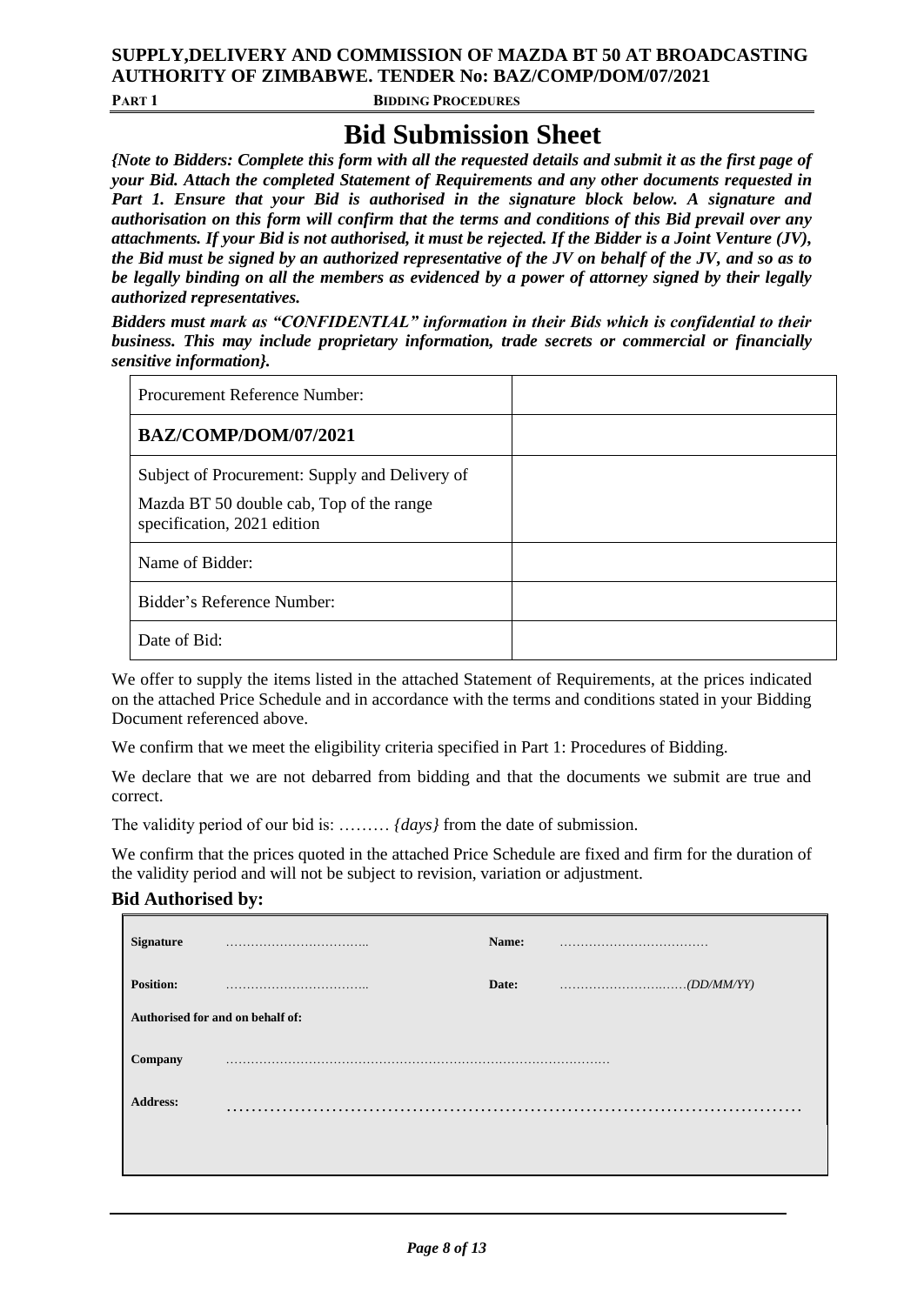### **SUPPLY,DELIVERY AND COMMISSION OF MAZDA BT 50 AT BROADCASTING AUTHORITY OF ZIMBABWE. TENDER No: BAZ/COMP/DOM/07/2021 PART 2 STATEMENT OF REQUIREMENTS**

# **PART 2: STATEMENT OF REQUIREMENTS**

Name of Bidder:

Bidder's Reference Number:

# **List of Goods and Price Schedule**

*CURRENCY OF BID…UNITED STATES DOLLARS ONLY PAYABLE USING NOSTRO ACCOUNT*

| <b>Item</b><br>No <sup>1</sup> | <b>Description of Goods</b>                                                                                                | Quantity <sup>2</sup> | Unit Price <sup>3</sup><br><b>USD</b> | <b>Total Price</b> <sup>4</sup><br><b>USD</b> |
|--------------------------------|----------------------------------------------------------------------------------------------------------------------------|-----------------------|---------------------------------------|-----------------------------------------------|
|                                |                                                                                                                            |                       | [to be provided by]<br>the Bidder]    | [to be provided by<br>the Bidder]             |
| $\mathbf{1}$                   | Supply and Delivery of a Mazda BT<br>50 double cab (top of the range<br>specification, 2021 edition)                       | 01                    |                                       |                                               |
|                                | MAZDA BT-50 3.0D 6AT 4WD<br>D/CAB ZR51/RAY 140kW, Auto (<br>top of the range MAZDA<br>specifications, 2021 latest edition) |                       |                                       |                                               |
|                                |                                                                                                                            |                       |                                       |                                               |
|                                |                                                                                                                            |                       |                                       |                                               |
|                                |                                                                                                                            |                       |                                       |                                               |
|                                |                                                                                                                            |                       |                                       |                                               |
|                                |                                                                                                                            | <b>SUB TOTAL</b>      |                                       |                                               |
|                                |                                                                                                                            | VAT 14.5%             |                                       |                                               |
|                                |                                                                                                                            | <b>TOTAL</b>          |                                       |                                               |

Note 1: Lots and packages should be shown as separate items.

Note 2: The description or quantity must indicate the unit of measure where relevant.

Note 3: Unit and total prices must be for delivery through to the final destination stated in Part 1.

Note 4: Include any additional costs, such as installation or commissioning.

The price to be quoted in the Price Schedule must be the total price of the bid, excluding any discounts offered.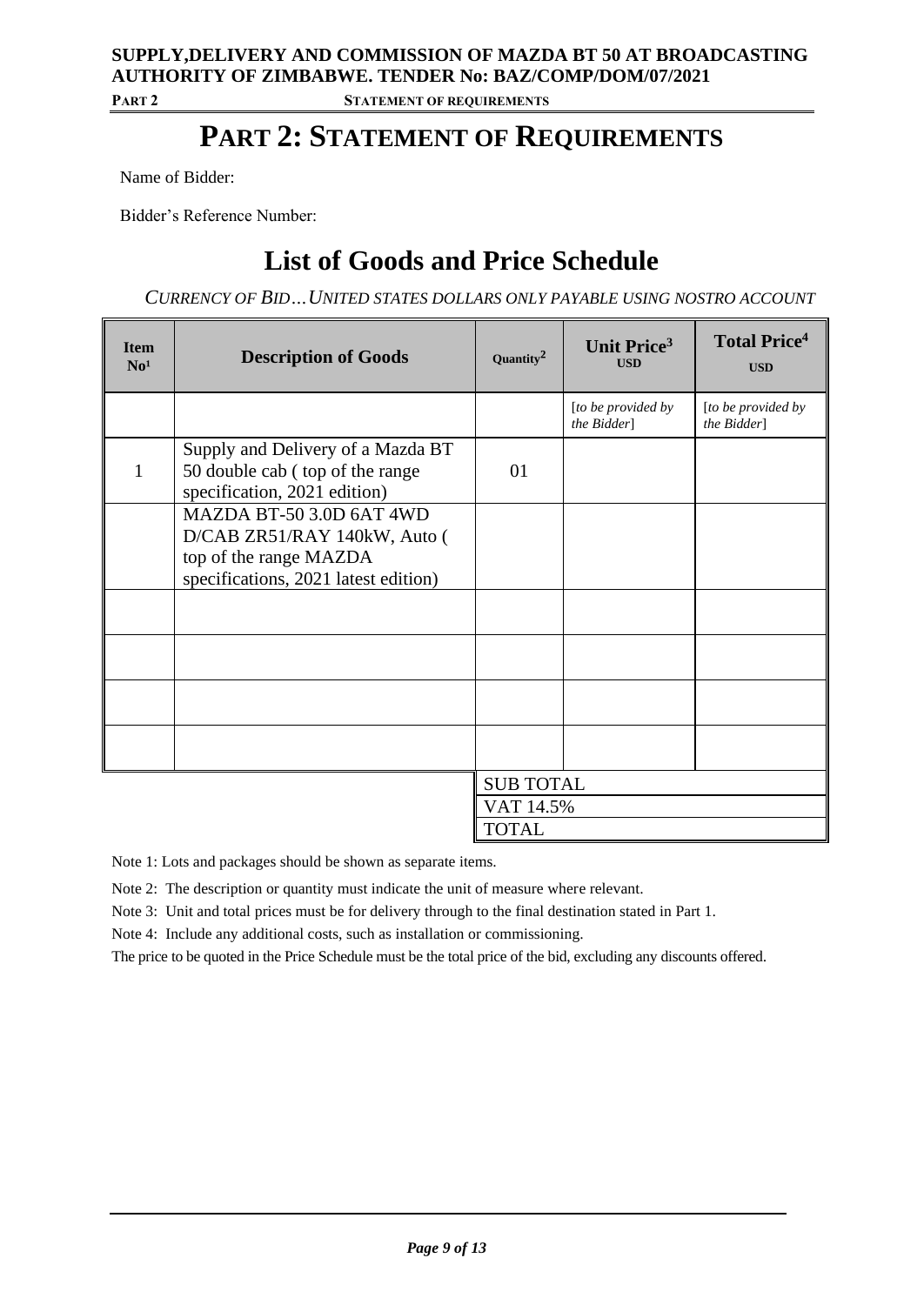# **Delivery Schedule**

Name of Bidder:

Bidder's Reference Number:

{NOTE TO BIDDERS: IF THE DELIVERY PERIOD OFFERED, OR ANY OTHER DETAILS, DIFFER FROM THE REQUIREMENTS BELOW, THIS SHOULD BE STATED IN YOUR TENDER}.

| Item No | <b>Description of Goods</b>                                   | Quantity | <b>Physical</b><br>Unit | <b>Delivery Date Required by</b><br><b>Procuring Entity and applicable</b><br><b>INCOTERM</b>     | <b>Bidder's offered</b><br><b>Delivery period</b> |
|---------|---------------------------------------------------------------|----------|-------------------------|---------------------------------------------------------------------------------------------------|---------------------------------------------------|
|         |                                                               |          |                         |                                                                                                   | {to be provided by<br>the Bidder                  |
|         | Top of the range<br>specification, 2021<br>edition            |          | Each                    | [ex-stock, at most 5 days delivery]<br>period, DDP, BROADCASTING<br><b>AUTHORITY OF ZIMBABWE]</b> |                                                   |
|         | MAZDA BT-50 3.0D<br>6AT 4WD D/CAB<br>ZR51/RAY 140kW,<br>Auto, |          |                         |                                                                                                   |                                                   |
|         |                                                               |          |                         |                                                                                                   |                                                   |

NB: The Authority may offer first preference to bidders with motor vehicle in stock OR with shortest delivery period.

The delivery period required is measured from the date of the signing of the Contract between the Procuring Entity and the Bidder.

The Project Site for delivery of the goods is BROADCASTING AUTHORITY OF ZIMBABWE the final destination:

27 Boscobel West Highlands P.O. Box CY 496 Causeway **Harare**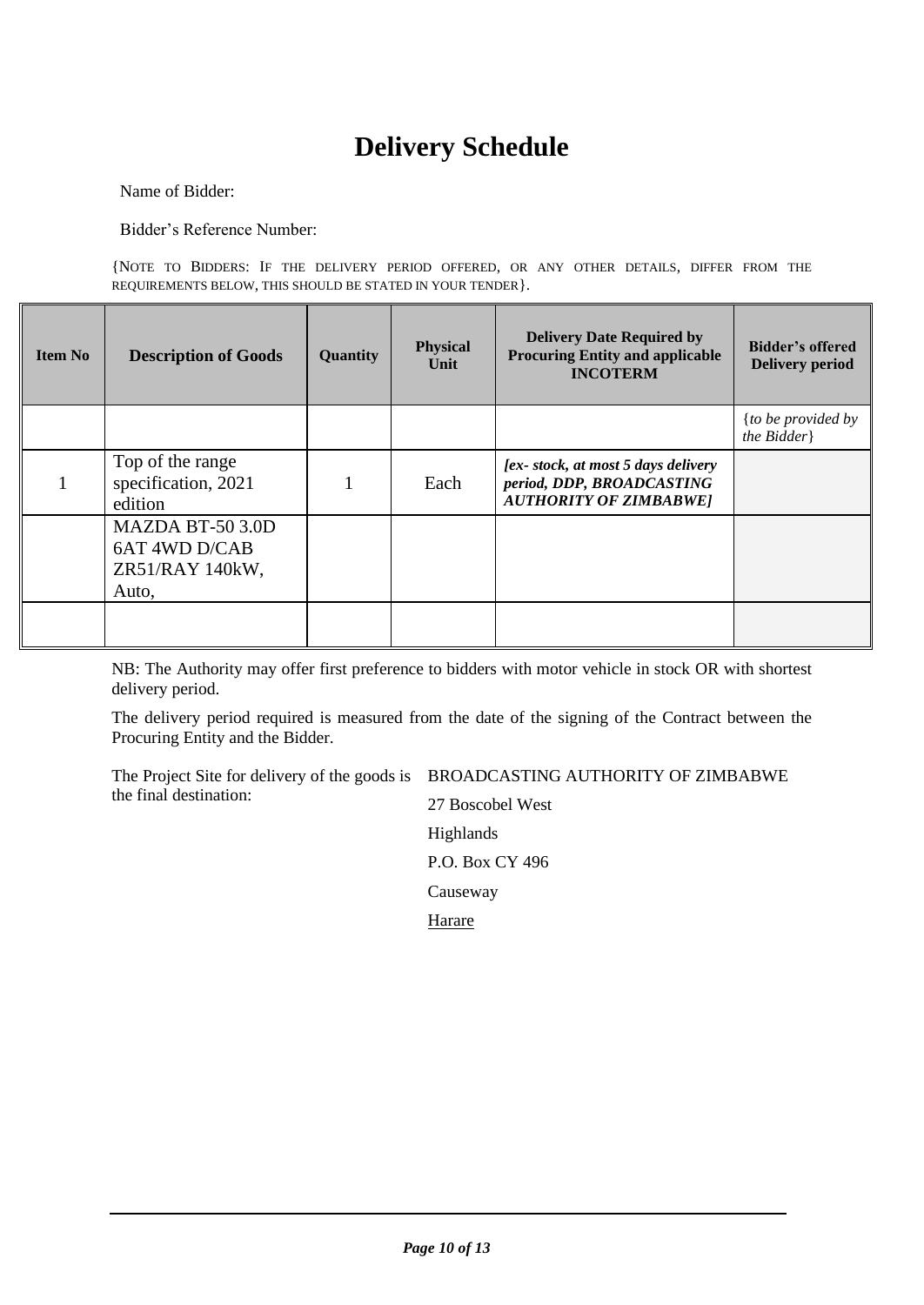### **Technical Specification and Compliance Sheet**

Name of Bidder:

Bidder's Reference Number:

*The Goods and Related Services must comply with following Technical Specifications and Standards:* 

*[Columns a and b are completed by the Procuring Entity. Column c must be completed by the Bidder to indicate the full specification of the items offered and their compliance with the specification required (in Column b)]*

#### **SUPPLY,DELIVERY AND COMMISIONING OF MAZDA BT 50**

| $\boldsymbol{A}$                                                                     | $\pmb{B}$                                                                 | $\boldsymbol{C}$                                                                                         |
|--------------------------------------------------------------------------------------|---------------------------------------------------------------------------|----------------------------------------------------------------------------------------------------------|
| <b>Item</b> description                                                              | Full technical Specification required (including<br>applicable standards) | {Confirm full specification of items offered by Bidder<br>and compliance of items to detail in column b} |
| MAZDA BT 50, TOP OF THE RANGE<br>LUXURY SPECIFICATIO, 2021 LATEST<br><b>EDITION,</b> | TOP OF THE RANGE LUXURY SPECIFICATION,<br>2021 LATEST EDITION,            |                                                                                                          |
| <b>Body Type</b>                                                                     | Double Cab                                                                |                                                                                                          |
| <b>Engine Capacity</b>                                                               | 3 Litre                                                                   |                                                                                                          |
| Fuel Type                                                                            | Diesel                                                                    |                                                                                                          |
| Drive                                                                                | Common rail                                                               |                                                                                                          |
| Cylinders                                                                            | $\overline{4}$                                                            |                                                                                                          |
| Fuel injection                                                                       | Common rail                                                               |                                                                                                          |
| Drive                                                                                | 4x4 AUTO                                                                  |                                                                                                          |
| Aspiration                                                                           | Turbo Charged                                                             |                                                                                                          |
| Power output                                                                         | 140kw                                                                     |                                                                                                          |
| Transmission                                                                         | 6 speed Auto                                                              |                                                                                                          |
| Wheel size                                                                           | 6.5x16"                                                                   |                                                                                                          |
| <b>Tyre Size</b>                                                                     | 245/75/R16                                                                |                                                                                                          |
| Steering                                                                             | Standard power steering                                                   |                                                                                                          |
| brakes                                                                               | <b>Front Disc</b>                                                         |                                                                                                          |
|                                                                                      | Rear-drum                                                                 |                                                                                                          |
|                                                                                      | <b>Standard ABS</b>                                                       |                                                                                                          |
| Suspension                                                                           | Front coil spring                                                         |                                                                                                          |
|                                                                                      | Rear leaf spring                                                          |                                                                                                          |
| Seat                                                                                 | Original leather                                                          |                                                                                                          |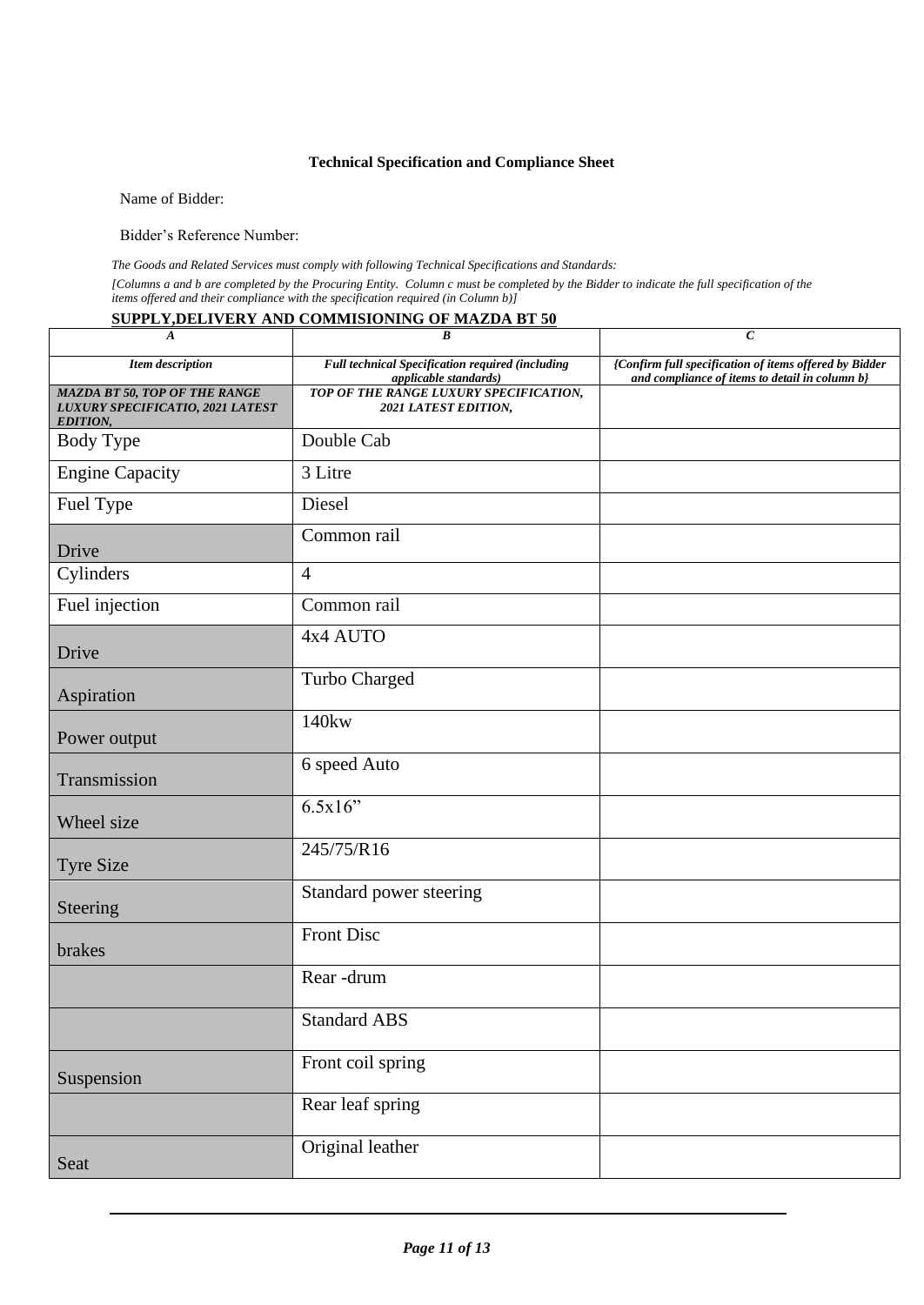The detailed technical evaluation will examine the technical specification of the items offered in column c and determine whether this meets the minimum specification in column b.

Bidders must complete column c or *their tender will be rejected*.

**Bidders are required to include technical literature to positively support the details provided in column c**.

### **Declaration by the Accounting Officer**

I declare that the procurement is based on neutral and fair technical requirements and bidder qualifications.

The Accounting Officer of the Procuring Entity

M.CHAKANYUKA

……………………